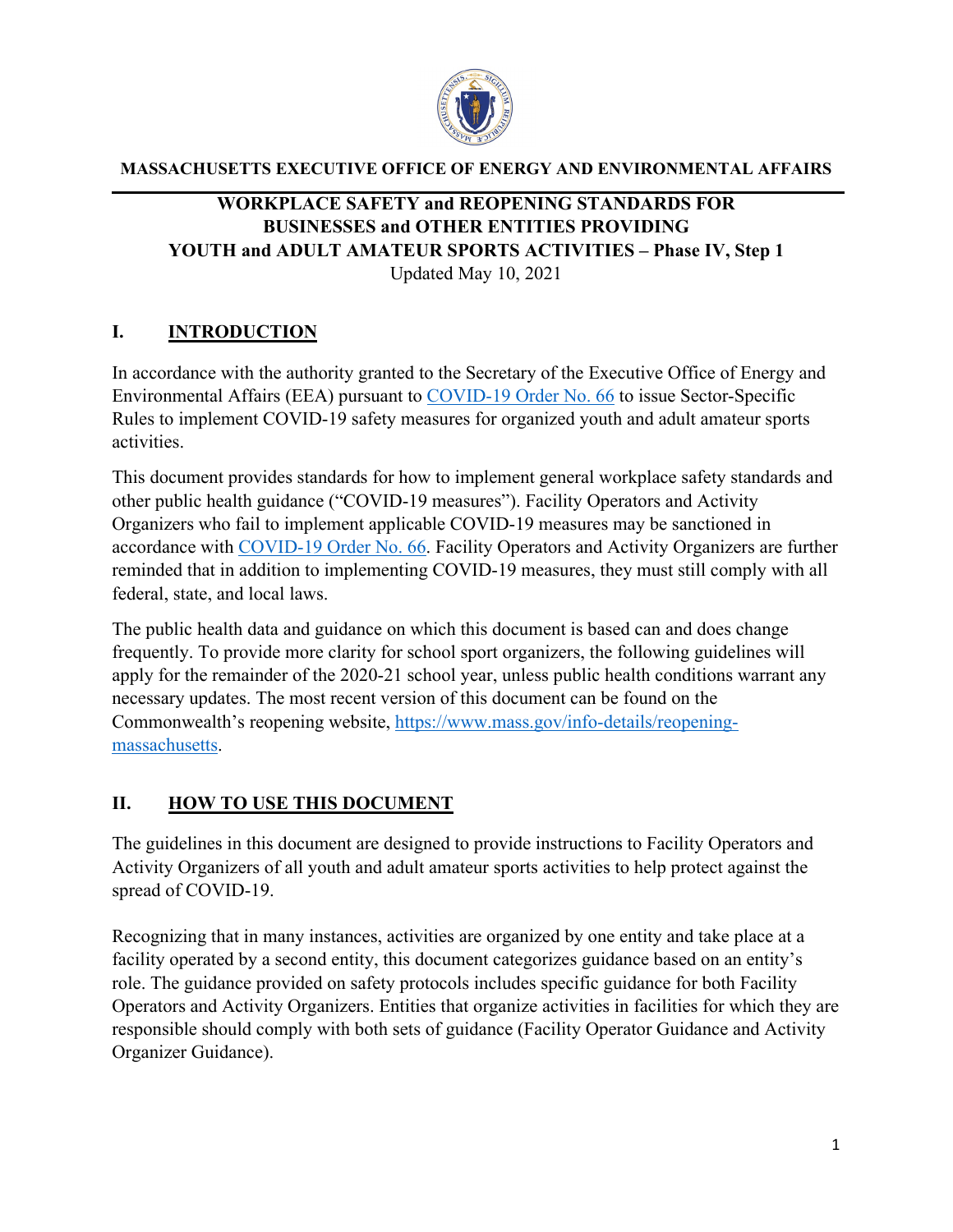

The Department of Public Health, Department of Labor Standards and/or a Local Board of Health may issue a civil fine for failure to comply with the limitations and requirements set forth below in the amount of \$300 per violation for each incident and for each day the violation(s) occur.

## **III. LIMITATIONS ON RECREATIONAL ACTIVITIES DURING PHASE IV, STEP 1**

Facility Operators and Activity Organizers (as defined below) are subject to these guidelines and must comply with activity limitations listed herein. For non-organized sports and recreation, individuals should follow these guidelines, where it applies to their activities. Organizers of athletic and recreational activity competitions or tournaments should follow the competition and tournament guidance herein.

An **Activity Organizer** includes any person, organization, business, school or government entity that organizes or oversees youth and adult amateur sports activities, including without limitation, teams and sports program at, organized or sponsored by private, independent and public K-12 schools, private or independent leagues and clubs, recreational leagues and centers, and municipal sports programs. These guidelines do not apply to professional or collegiate sports.

A **Facility Operator** includes any person, organization, business, school, or government entity that operates the following athletic facilities, including, but not limited to:

- Gymnastics Facilities
- Indoor & Outdoor Pools\*
- Indoor and Outdoor Athletic Fields, Courts, and Courses
- Indoor & Outdoor Ice Rinks
- Indoor and Outdoor Tracks
- Indoor Gymnasiums
- Martial Arts & Dance Facilities
- Indoor and Outdoor Racquet Courts

Road races and other large, outdoor organized amateur or professional group athletic events are permitted but are not subject to this guidance. Road Races and other large outdoor organized group athletic events will either be required to submit a safety plan to the Department of Public Health (DPH), or one or more Local Boards of Health, depending on the configuration of the event and the number of municipalities affected.

\*Pool Facilities (both indoor and outdoor) must also ensure compliance with the *[Safety](https://www.mass.gov/doc/safety-standards-for-public-and-semi-public-swimming-pools/download)  [Standards for Public and Semi-Public Pools.](https://www.mass.gov/doc/safety-standards-for-public-and-semi-public-swimming-pools/download)*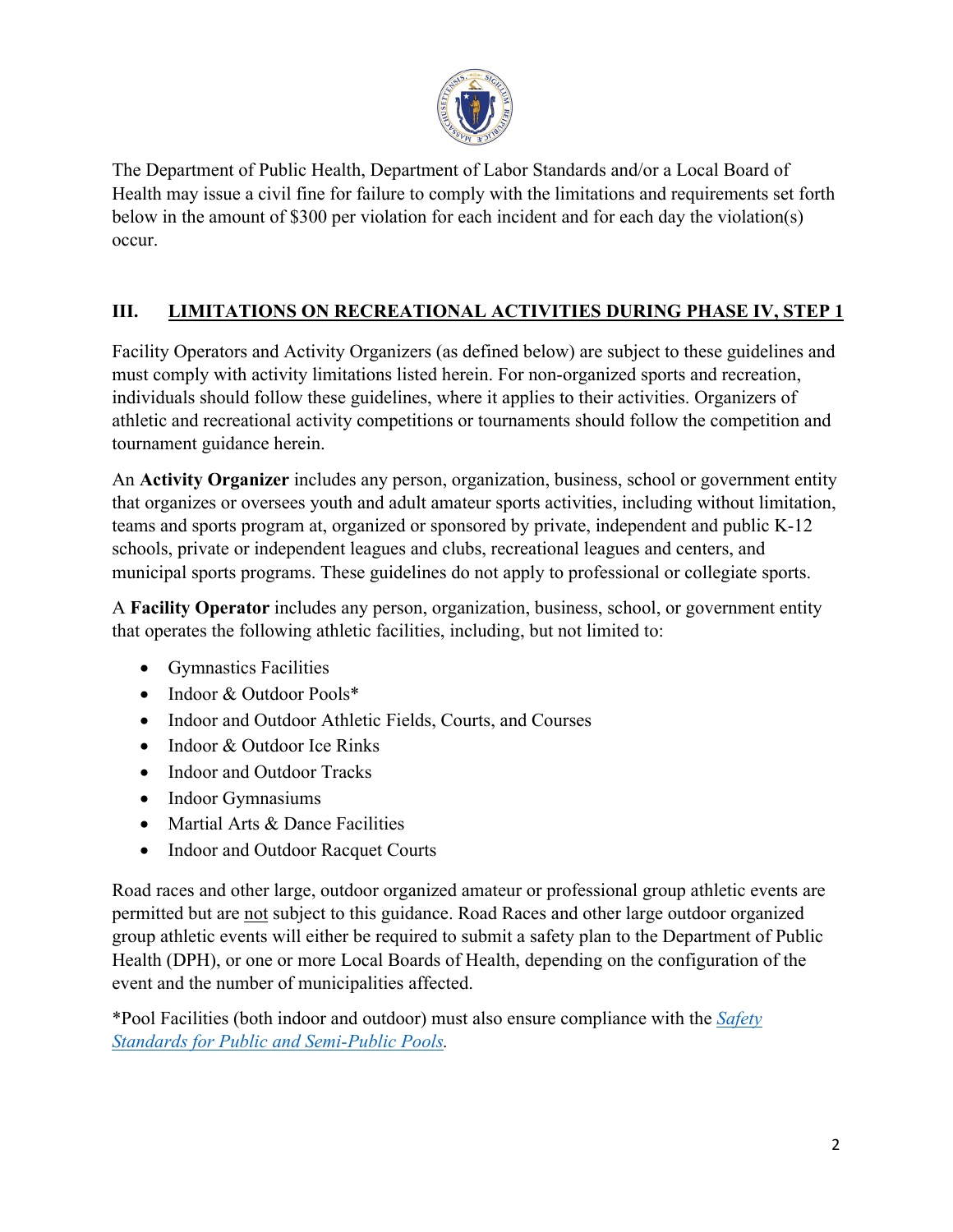

Fitness Centers and Health Clubs must follow the *[Sector Specific Workplace Safety Standards](https://www.mass.gov/info-details/safety-standards-and-checklist-fitness-centers-and-health-clubs)  [for Fitness Centers and Health Clubs to Address COVID-19.](https://www.mass.gov/info-details/safety-standards-and-checklist-fitness-centers-and-health-clubs)*

Recreational camps or other programs that are subject to [105 CMR 430.000](https://www.mass.gov/doc/105-cmr-430-minimum-standards-for-recreational-camps-for-children-state-sanitary-code-chapter/download) must follow the requirements outlined in the *[Recreational Camps and Programs Health and Safety Standards for](https://www.mass.gov/lists/recreational-camps-for-children-community-sanitation#recreation-camps-and-programs-health-and-safety-standards-for-reopening-)  [Reopening](https://www.mass.gov/lists/recreational-camps-for-children-community-sanitation#recreation-camps-and-programs-health-and-safety-standards-for-reopening-)*.

Alpine and Nordic Ski centers and resorts must also ensure compliance with the *[Workplace](https://www.mass.gov/info-details/executive-office-of-energy-and-environmental-affairs-eea-covid-19-guidance-documents)  [Safety and Reopening Standards for Businesses Providing Outdoor Recreational Experiences](https://www.mass.gov/info-details/executive-office-of-energy-and-environmental-affairs-eea-covid-19-guidance-documents)  [and Educational Activities.](https://www.mass.gov/info-details/executive-office-of-energy-and-environmental-affairs-eea-covid-19-guidance-documents)*

## **A. RISK LEVEL OF SPORTS**

Sports and recreational activities are categorized as "**Lower Risk**," "**Moderate Risk**," and "**Higher Risk**" based on the risk of transmission of COVID-19 inherent in the sport or recreational activity itself as traditionally played.

**Lower Risk** sports and recreational activities are characterized by:

- Sports or activities that can be done with social distancing and no physical contact
- Sports or activities that can be done individually

Examples: Tennis, pickleball, swimming, catch, disc golf, golf, individual biking, surfing, horseback riding, individual sailing, fishing, hunting, motor sports, no contact exercise classes, gymnastics, cross country, individual crew, alpine and nordic skiing

**Moderate Risk** sports and recreational activities are characterized by:

• Sports or activities that involve intermittent close proximity or limited, incidental physical contact between participants

Examples: Baseball, softball, crew, sailing, outdoor track and field, indoor track and field, running clubs, team swimming, volleyball, dance class, fencing, field hockey, girls' lacrosse, soccer

**Higher Risk** sports and recreational activities are characterized by:

• Sports or activities for which there is a requirement or a substantial likelihood of routine close and/or sustained proximity or deliberate physical contact between participants and a high probability that respiratory particles will be transmitted between participants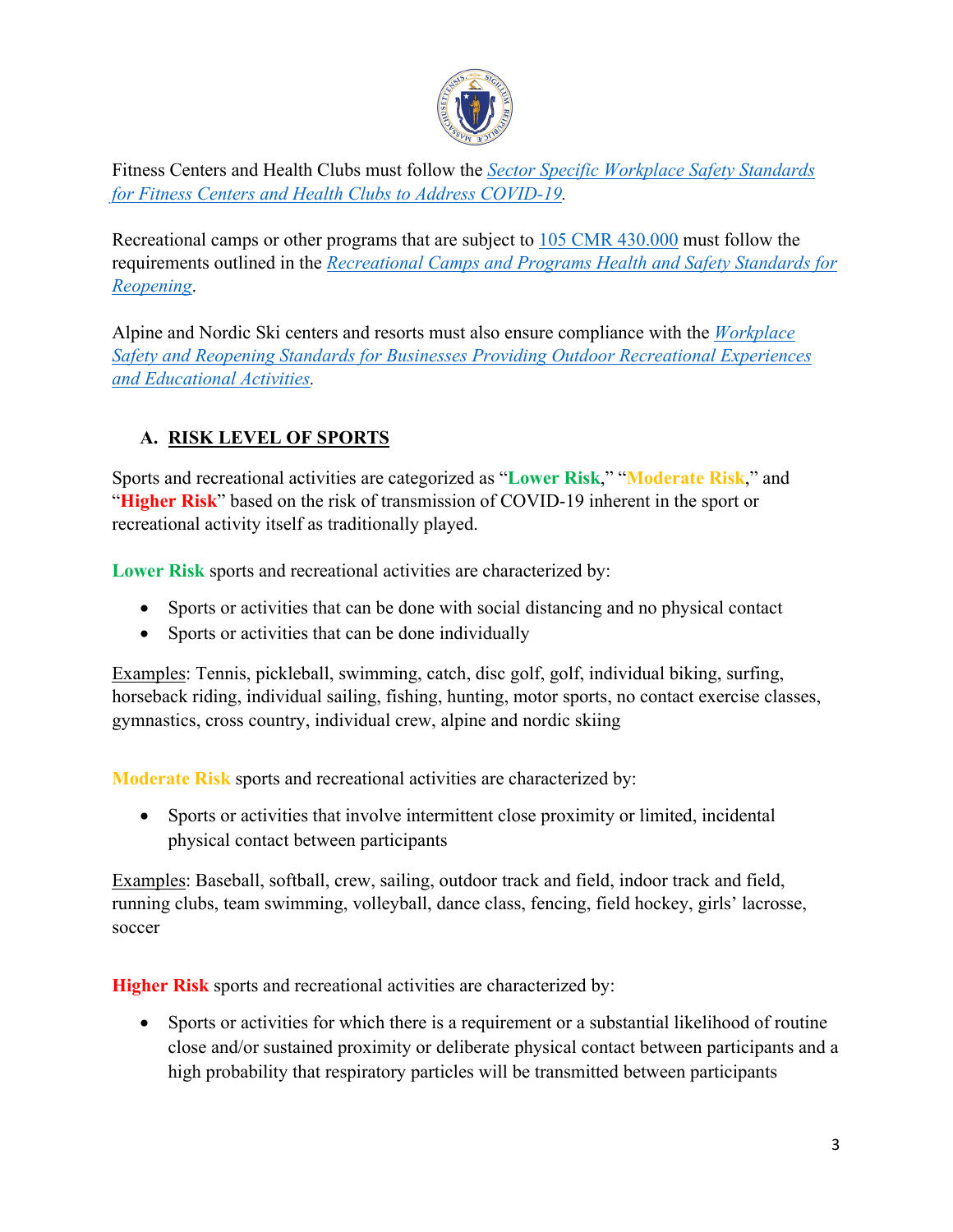

Examples: Football, wrestling, rugby, basketball, lacrosse, ice-hockey, competitive cheer, martial arts, ultimate frisbee, boxing, pair figure skating

## **B. SPORTS & RECREATIONAL ACTIVITIES ALLOWED BY RISK LEVEL DURING PHASE IV, STEP 1**

The risk associated with an activity is also dependent on the type of play. The following types of play are defined by level from least to greatest risk.

- Level 1: Individual or socially distanced group activities (non-contact workouts, aerobic conditioning, individual skill work, and drills)
- Level 2: Competitive Practices (Intra-team/group games, contact drills, and scrimmages)
- Level 3: Competitions (Inter-team games, meets, matches, races, etc.)<sup>[1](#page-3-0)</sup>
- **Level 4**: Tournaments<sup>[2](#page-3-1)</sup>

Sports and recreational activities are subject to the limitations and guidelines set forth below:

- Sports and activities included in the **Lower Risk** category can participate in **Level 1, 2, 3, and 4** type of play.
- Sports and activities included in the **Moderate Risk** category can participate in **Level 1, 2, 3 and 4** type of play.
- Sports and activities included in the **Higher Risk** category can participate in **Level 1, 2, 3 and 4** type of play, subject to the following:
	- o Football and rugby may conduct Level 1 play indoors but must only engage in Level 2, 3, and 4 activities outdoors.
	- $\circ$  If feasible, conduct Level 2, 3 and 4 wrestling activities outdoors, but wrestling may be conducted indoors

### **C. SAFETY STANDARDS FOR PLAY**

All Facility Operators and Activity Organizers of activities **must** develop and implement safety standards to minimize the risk of transmission of infection among participants, especially for High Risk sports and those sports conducted in indoor settings and are expected to ensure compliance by all participants. Safety standards should be disseminated regularly. Some of the

<span id="page-3-0"></span><sup>&</sup>lt;sup>1</sup> "**Competition**" is defined as multiple participants or two teams competing against one another in a single contest. A competition includes inter-team games, matches, shows, meets, and races.

<span id="page-3-1"></span><sup>&</sup>lt;sup>2</sup> "**Tournament**" is a formal contest that consists of multiple competitions or a series of games between multiple persons or teams, that might include multiple stages, played in a condensed period of time, such as over the course of a single day or multiple days in a row.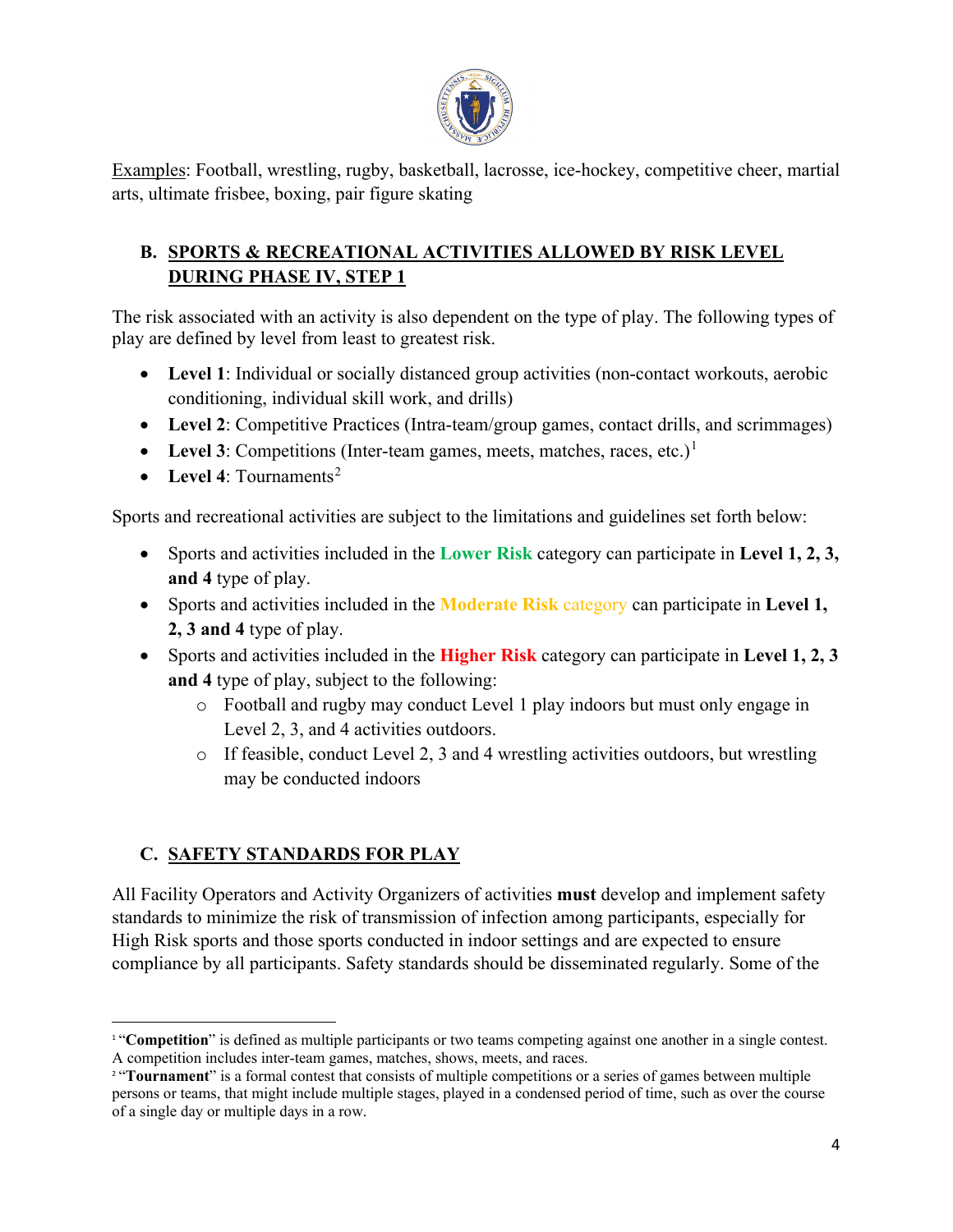

mitigation strategies that should be considered and incorporated into safety standards include, but are not limited to:

- Identifying measures that can be implemented to increase physical distancing, where feasible.
- In races or similar activities where players typically start or finish together, staggering starts to avoid close contact. When indoors, starting lines should also be adjusted to allow for 6 feet of distancing between participants at the start (e.g. have runners in every other lane, spacing competitors on start line 6 feet apart). If space is limited, staggered start times should be used to allow appropriate spacing for participants for each starting group.
- Conducting the activity or sport outdoors where possible, as outdoor participation is generally safer than indoors and allows for greater distancing.
- Shortening activities, practices, and game play or performing the activity with fewer participants to the extent possible.
- Modifying the activity or sport to reduce the sharing of equipment or to allow for cleaning of shared equipment between participants.
- Utilizing cohorts, even if not required to do so, of the same participants over the course of an entire program or season.

### *Mandatory Facial Coverings for All Sports:*

#### Facility Operators and Activity Organizers **must require facial coverings to be worn by all participants during active play** except:

- During swimming, water polo, water aerobics or other sports where individuals are in the water; or
- For low risk sports when indoors but where a distance of at least 14 feet or more is consistently maintained between each participant during active play or performance (e.g., singles tennis or an individual gymnastics performance); or
- For low risk or moderate risk sports when outdoors where social distancing can be consistently maintained. This includes for example, but is not limited to, the following low and moderate risk sports: tennis, pickleball, disc golf, golf, biking, surfing, horseback riding, individual sailing, fishing, hunting, motor sports, gymnastics, cross country, individual rowing, skiing, baseball, softball, beach volleyball, and running formats where social distancing is maintained.
- For individuals with a documented medical condition or disability that makes them unable to wear a face covering.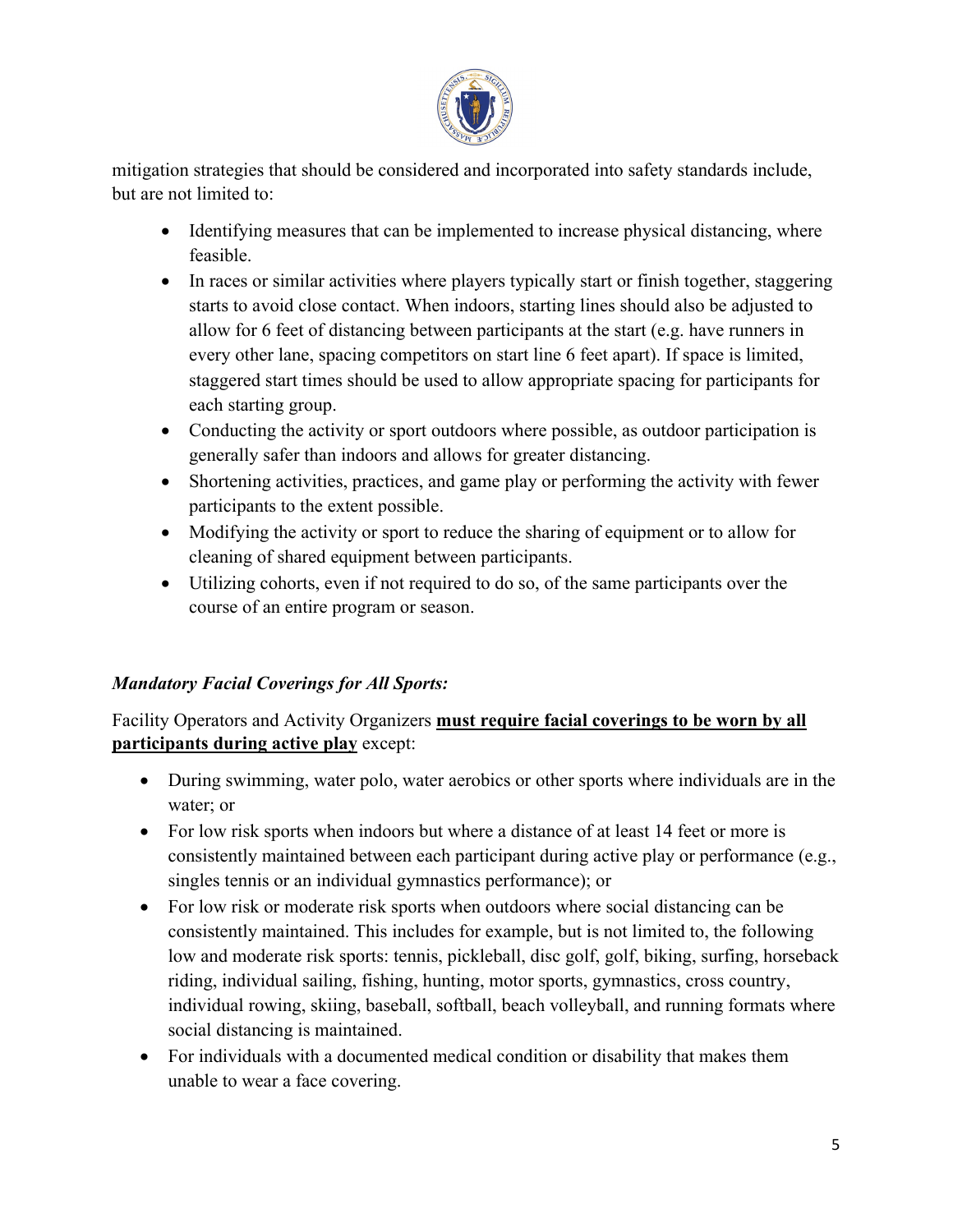

Participants for all sports must wear facial coverings on the bench, sidelines, start/finish lines at all times and in any huddles or time-outs from active play. For purposes of this guidance, a facial covering means a face mask or cloth facial covering that completely covers the nose and mouth.

Participants should take frequent facial covering breaks when they are out of proximity to other players, using caution to avoid touching the front or inside of the face covering by using the ties or ear loops to remove and replace.

This requirement applies to all spectators and chaperones, coaches, staff, referees, umpires, and other officials.

### **E. INDOOR AND OUTDOOR FACILITY CAPACITY AND SPECTATOR LIMITS**

- Indoor facilities and outdoor facilities with a permitted capacity must limit capacity to no more than 50% of the facility's maximum permitted occupancy up to a maximum capacity of 500. Large capacity venues may exceed the 500-person capacity limit as specified below.
- Large capacity venues, defined as having capacities of 5,000 persons or more as specified in a certificate of occupancy or other, equivalent authorization must follow capacity limits for Large Capacity venues in *COVID-19 Sector-Specific Safety Rules for Large Capacity Venues.*
- For facilities with multiple fields, surfaces, courts, courses etc. the above capacity limitations shall apply per playing field, surface, court, etc., provided that there is adequate spacing for at least six feet social distancing for all individuals, including those at adjacent fields, surfaces, courts, etc.
- Facility Operators and Activity Organizers should set schedules with time buffers to prevent the overlap of competitions or overlap of players/spectators from adjacent fields/surfaces/courts at any one time.
- Facility Operators and Activity Organizers should mark off designated areas for spectators for each field, surface, court, etc. to minimize the overlap of spectators from adjacent fields, surfaces, courts, etc.

# **IV. COOPERATION WITH HEALTH OFFICIALS**

Facility Operators and Activity Organizers, as well as coaches, participants, and others engaging in sports activities are required to cooperate with state health officials and local boards of health and their authorized agents. **Facility Operators and Activity Organizers must keep rosters of all participants with appropriate contact information and make that information available**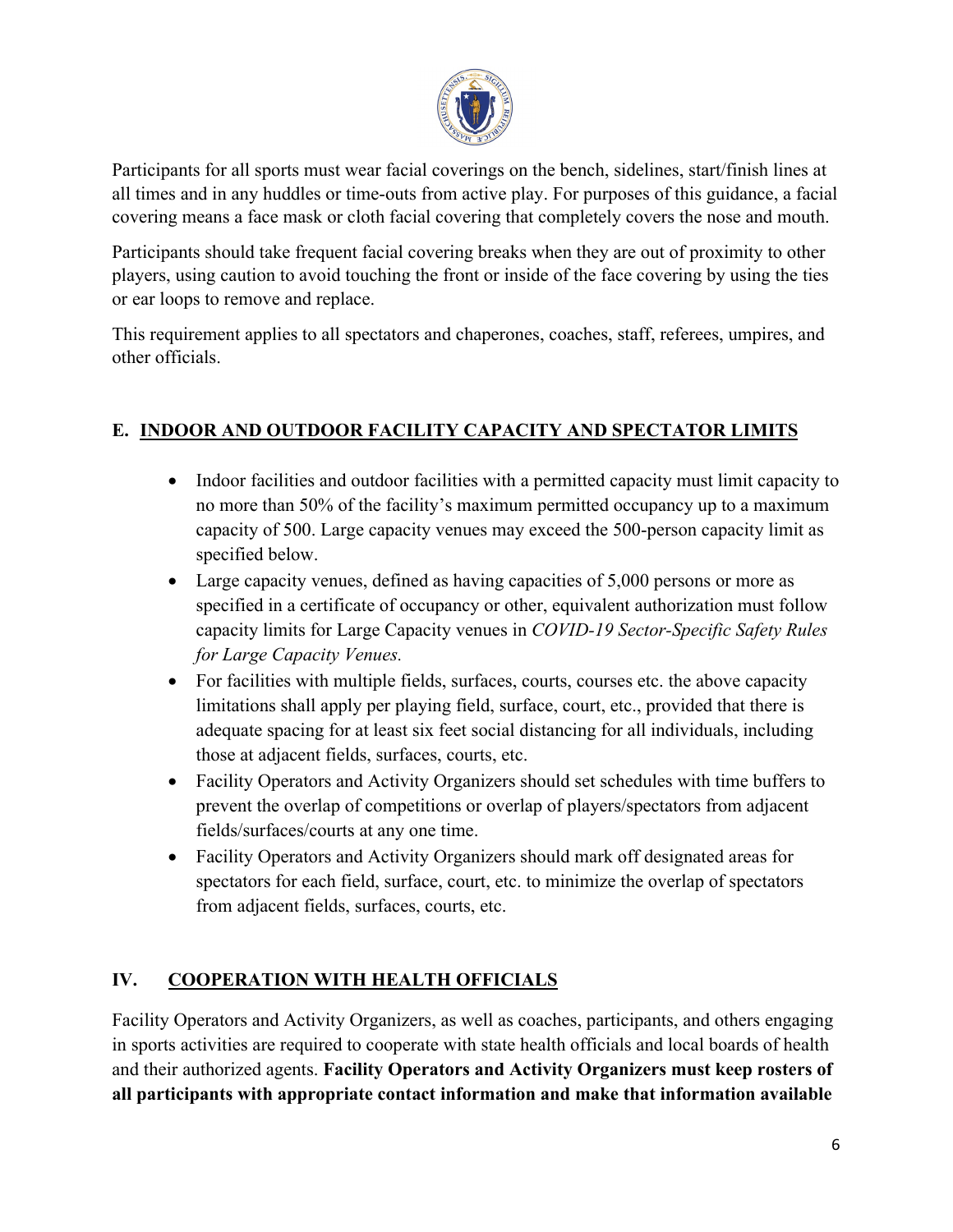

**upon request by state officials, local boards of health or their authorized agents.** Should a Facility Operator or Activity Organizers fail to completely and promptly cooperate with health officials, operators and organizers risk closure or suspension of a league's practices and/or games.

### **V. REQUIRED SAFETY PROTOCOLS**

All Facility Operators and Activity Organizers must adhere to the following safety standards.

### **A. SOCIAL DISTANCING**

Facility Operator Guidance

- Facility Operator must follow the indoor and outdoor facility and spectator capacity limits as indicated in Section III (E) above.
- Locker rooms are permitted to open up to 50% capacity. Facility Owners must close or mark lockers to enforce 6 feet social distancing. Operators must ensure that users of a locker room can abide by capacity restrictions and social distancing standards and establish signage and visual guidelines. Locker room users must use facial coverings or masks. Adult coaches or other staff must ensure youth participants are complying with distancing, capacity, and face coverings.
- Individual and communal shower areas may open but are limited to 50% capacity. Social distancing of at least 6 feet is required for all individuals in shower areas.
- Operators should ensure that individuals are not congregating in locker rooms or common areas during or following practices or events.
- While indoors, visitors, spectators, volunteers, and staff must wear facial coverings.

#### Activity Organizer Guidance

- Activity Organizer must ensure compliance with the indoor and outdoor spectator capacity limits as indicated in Section III (E) above.
- Players, coaches, and officials should be encouraged to arrive for practices, games, meets and competitions dressed to play.
- While in-person, team-based social events are often considered an integral component of recreational sports leagues, more frequent, extended physical or close contact increases the risk of COVID-19 transmission between team members should an outbreak occur. In the interest of reducing preventable transmission events, Activity Organizers must ensure that team-based social gatherings do not occur until all other COVID-19-specific restrictions regulating sports leagues are fully lifted.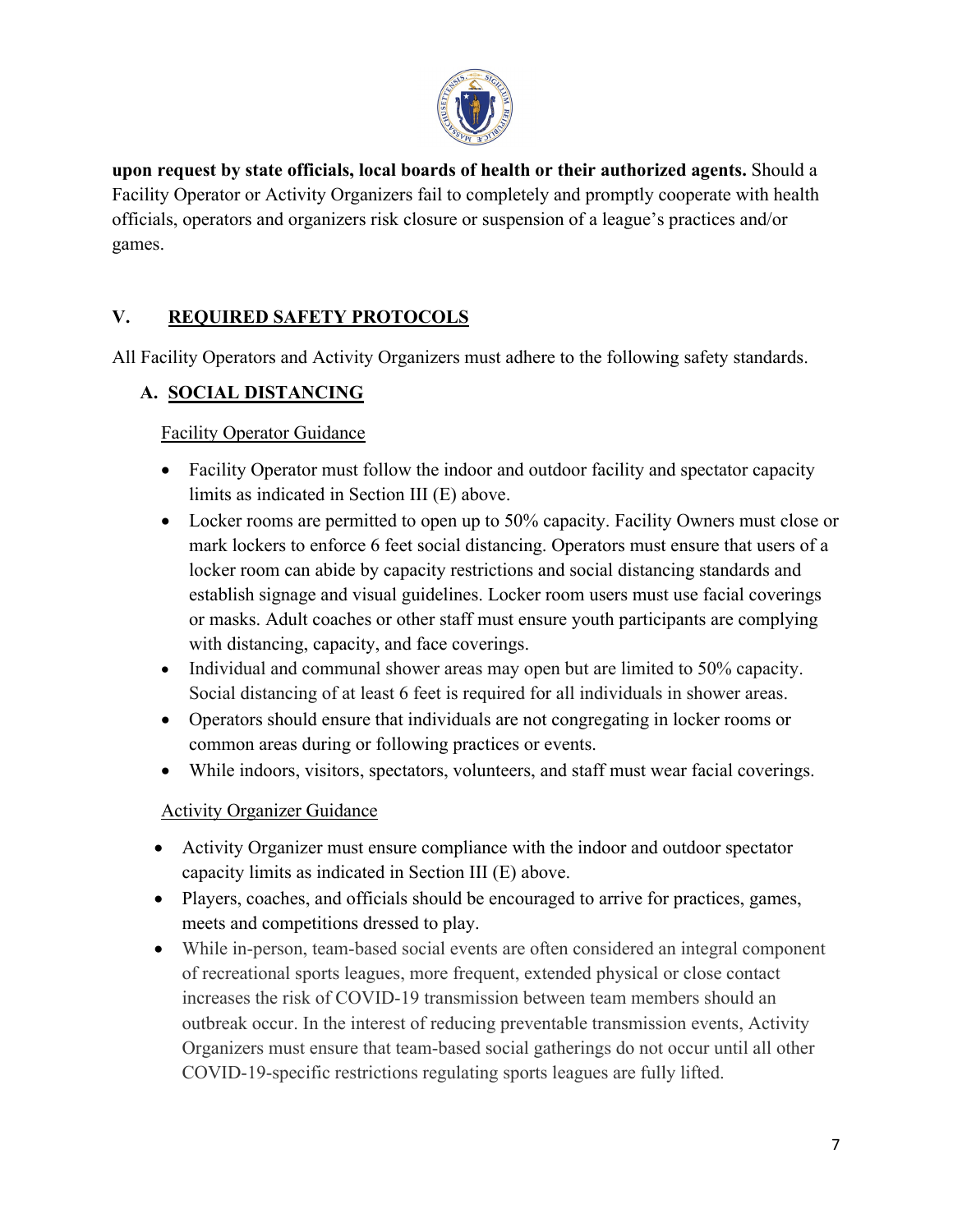

- Sportsmanship should continue in a touchless manner no handshakes/slaps/fist bumps.
- If social distancing is not possible in an athletic facility, chaperones/spectators may be asked to wait outside the facility until an activity is completed.
- Once athletes have completed their competition or activity, they must leave the area if another team is taking the field or using the playing surface to ensure adequate space for distancing.

### **B. STAFFING AND OPERATIONS**

Facility Operator Guidance

- Any concessions or food service must follow the *[Safety Standards for Restaurants](https://www.mass.gov/info-details/safety-standards-and-checklist-restaurants)*.
- Facility Operators of indoor facilities shall establish traffic patterns (one-way flow, designated exits and entrances where possible), and limit capacity to maintain social distancing for the facility, including any restrooms.
- Facility Operators must post notice to employees, workers, and participants of important health information and relevant safety measures.
- Require workers who test positive for COVID-19 to disclose to the workplace employer for purposes of cleaning / disinfecting and contact tracing. If the employer is notified of a positive case at the workplace, the employer must notify the Local Board of Health (LBOH) in the city or town where the workplace is located and assist the LBOH to advise likely contacts to isolate and self-quarantine. Testing of other workers may be recommended consistent with guidance and /or at the request of the LBOH.
- Facility Operators shall not knowingly allow an Activity Organizer to use a facility if the Activity Organizer is continuing to organize sports activities despite a notice of non-compliance or directive from the Department of Public Health, Department of Labor Standards or a Local Board of Health. The Department of Public Health, Department of Labor Standards and/or a Local Board of Health may issue a civil fine for failure to comply with this requirement of \$300 per violation for each incident and for each day the violation(s) occur.

#### Activity Organizer Guidance

• To participate or attend, organizers should ensure that participants, volunteers, coaches, and spectators must show no signs or symptoms of COVID-19 Current list of symptoms is available from the [CDC.](https://www.cdc.gov/coronavirus/2019-ncov/symptoms-testing/symptoms.html)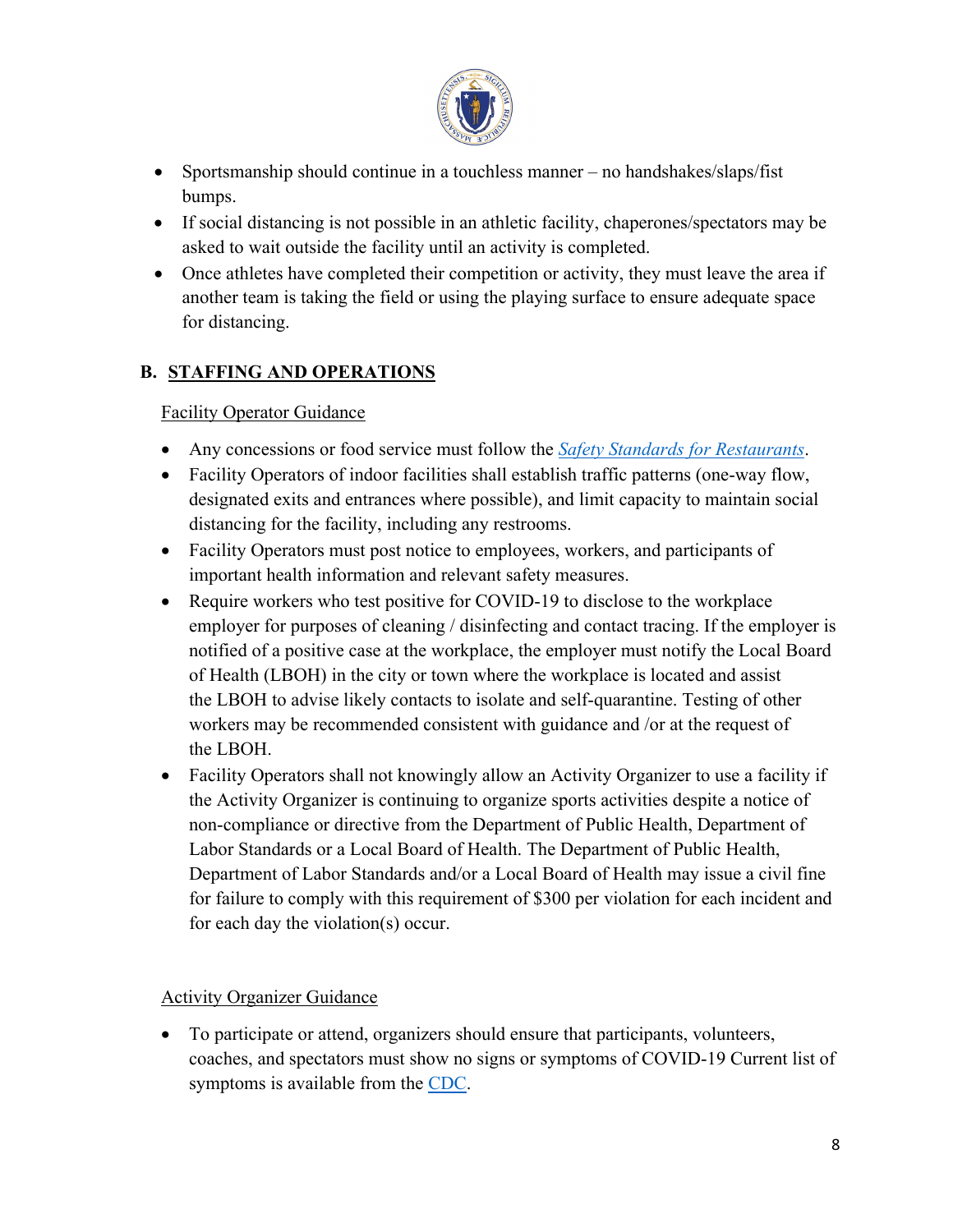

- If any individual develops symptoms of COVID-19 during the activity, they should promptly inform organizers and must be removed from the activity and instructed to return home.
- Activity Organizers of activities are responsible for following all guidelines and creating a safe environment for participants.

# **C. HYGEIENE, CLEANING AND DISINFECTING**

#### Facility Operator Guidance

- If any equipment is provided by the Operator, the Operator must clean and disinfect shared equipment at the end of a practice or competition session.
- Indoor sports facilities should take steps to ensure adequate ventilation, including, increasing the volume of outdoor air to the maximum possible and reducing the volume of recirculated air being returned while the facility is occupied.
- Indoor facilities must provide access to handwashing facilities on site, including soap and running water, and allow sufficient break time for staff and participants to wash hands frequently; alcohol-based hand sanitizers with at least 60% alcohol may be used as an alternative.
- All facilities must supply employees with adequate cleaning products (e.g., sanitizer, disinfecting wipes).
- Operators must post visible signage throughout the site to remind employees and visitors of hygiene and safety protocols.
- Keep cleaning logs that include date, time, and scope of cleaning.
- Conduct frequent disinfecting of heavy transit areas and high-touch surfaces (e.g., doorknobs, handrails, bathrooms).

#### Activity Organizer Guidance

- Organizers must ensure that any shared personal equipment is disinfected before use by each individual using a product. Personal equipment includes all gear that is worn by players (e.g., gloves, helmets, masks, skates, footwear, pads, etc.).
- No shared food or drink may be provided during any activities for participants or spectators except by concessions and food service providers following the *[Safety](https://www.mass.gov/info-details/safety-standards-and-checklist-restaurants)  [Standards for Restaurants](https://www.mass.gov/info-details/safety-standards-and-checklist-restaurants)*.
- Participants and spectators should only drink from their own containers. Organizers must provide individual, dedicated water bottles for children if they do not have their own.